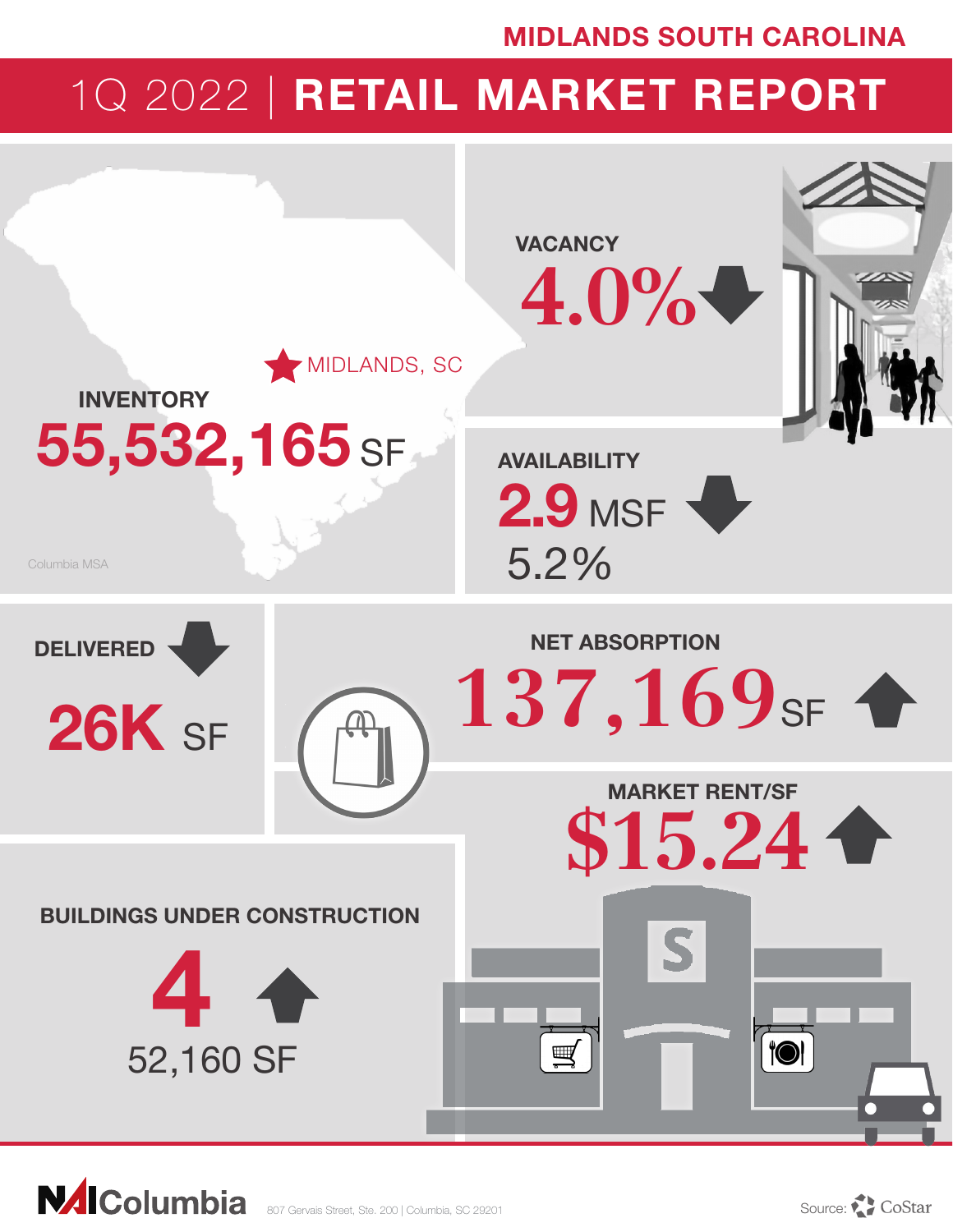# 1Q 2022 | RETAIL MARKET REPORT



### MIDLANDS MARKET REVIEW NOTABLE 1Q TRANSACTIONS

Columbia's retail sector turned a corner in mid-2021, and leasing activity and net absorption improved through the second half of 2021 and into 2022. Vacancy rates at 4.0% are slightly below the national average, and rent growth is outpacing national trends. Rents in the metro average roughly \$15.20/SF, making space here more affordable than nearby metros such as Charleston or Charlotte, but population and job growth in Columbia is less intense than these other markets, slowing the trajectory of longerterm consumer spending growth.

Still, University of South Carolina's continued enrollment growth and the relatively steady employment base created by state government agencies in the state capital help produce steady, if slower, returns. Investor interest in the market continues, and roughly \$394 million has traded over the past year.





#### SALE

Patrick Palmer, CCIM and Bobby Balboni sold Sparkleberry Crossing, a 9,000 SF retail center for \$2.2 million





#### **LEASE**

Patrick Palmer, CCIM and Bobby Balboni leased a 5,122 retail space located within the Village at Sandhill

Jack Springs, Patrick Chambers, & Ben Kelly, CCIM leased a 1,583 SF space located in the Devine Street District to Soda City **Barbers** LEASE

Source: CoStar

### MIDLANDS SC DEMOGRAPHICS